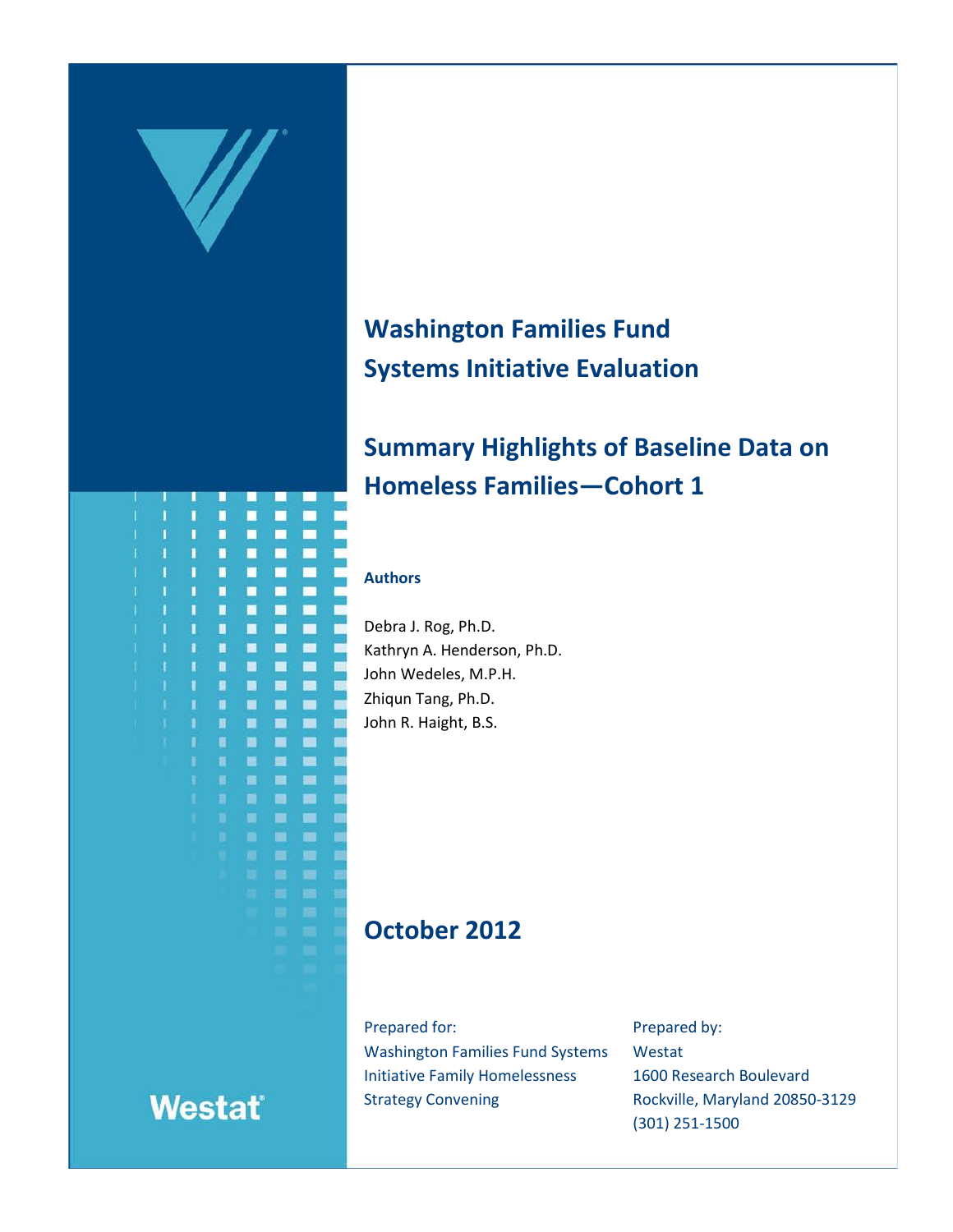### **Summary Highlights**

#### **Who Are The Families Being Served In Our Systems?**

Families entering shelters in King, Pierce, and Snohomish counties are similar demographically and in composition to families entering shelters in other regions of the country. Families are generally single, female, young, US born, and long-time Washington residents, though are is some important variation. In particular, across the three counties, nearly a quarter are two-parent families, with a 1/3 of families in Pierce as two-parent families.

Family homelessness is associated with family separations, with over a quarter of the families having a child temporarily living away, for a variety of reasons.

#### **What Have Been the Families' Housing and Homeless Experiences?**

Just prior to entering homelessness, the place most families stayed was not their own, but a doubled up situation in which they stayed less than two months. Only 18% held the lease in this housing.

In the 12 months prior to entering shelter, families have moved an average of every four months. Over half of the respondents held a lease in their name at least once during this time. To try to avert homelessness, many families sought and received help. The most commonly received help involved finding housing and receiving money for either rent, utilities or a security deposit.

Over their lifetime, 40% of the families have experienced homelessness at least once before. Those who have experienced multiple episodes of homelessness have more challenges and barriers to housing than other families, especially first-time homeless families.

#### **What are the Health Needs of Homeless Families?**

The majority of families have access to health care insurance and primary health care.

The need for mental health attention is high, and a fourth of the families have need for substance abuse attention.

Dental care is the highest reported unmet need (56%) of the health-related services.

#### **What are the Human Capital and Income of Homeless Families?**

The majority of respondents have some level of education. Over 70% have a high school degree/GED or higher. A greater percentage of respondents in Snohomish than the other two counties lack a degree.